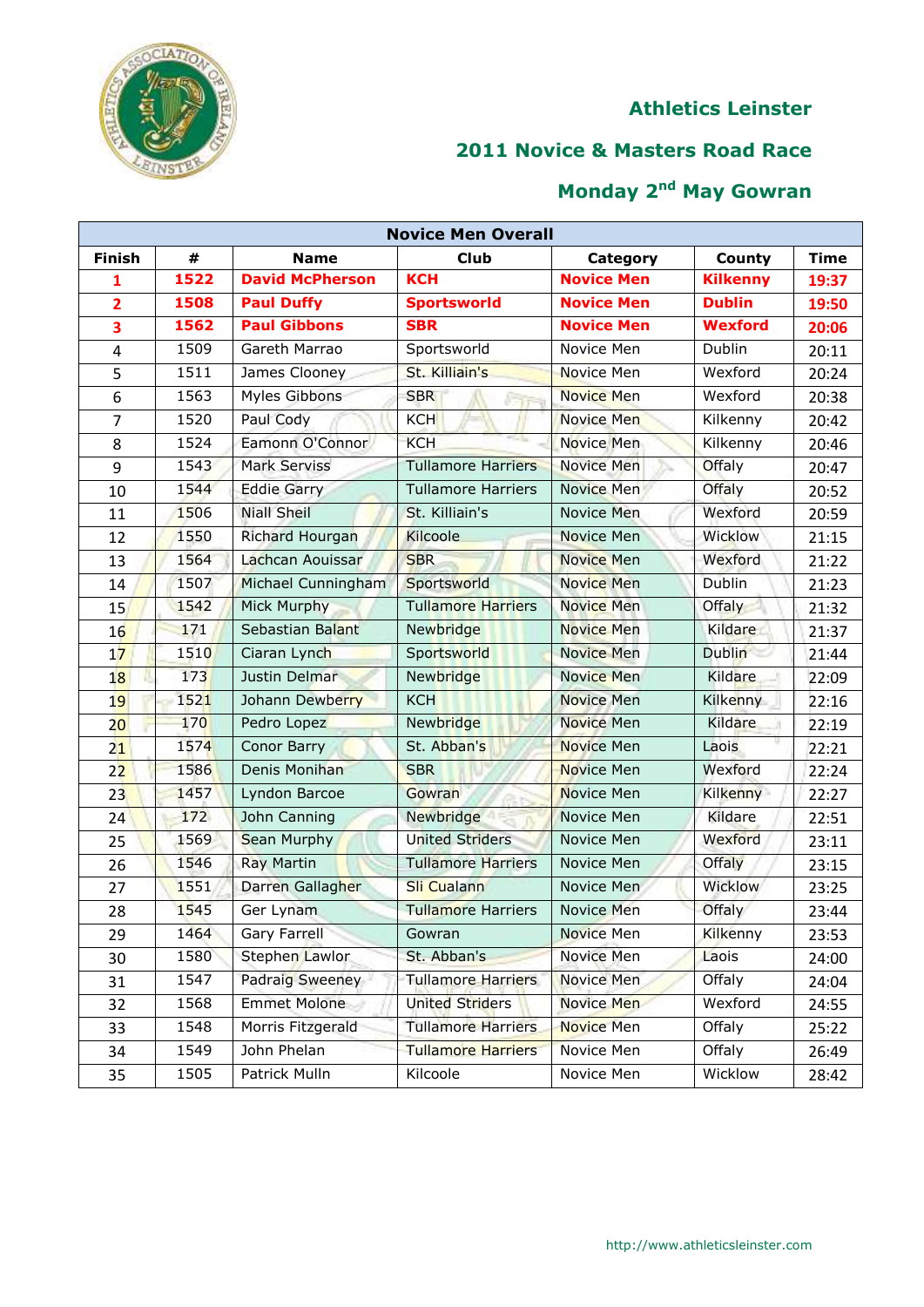# CIAT<sub>7</sub>

#### **Athletics Leinster**

## **Novice & Masters Road Race**

| <b>Novice Men Club</b>  |                  |              |      |                           |                           |  |  |  |
|-------------------------|------------------|--------------|------|---------------------------|---------------------------|--|--|--|
| <b>Place</b>            | <b>Finish</b>    | <b>Score</b> | #    | <b>Name</b>               | <b>Club</b>               |  |  |  |
| 1                       | 1                | 35           | 1522 | <b>David McPherson</b>    | <b>KCH</b>                |  |  |  |
|                         | $\overline{7}$   |              | 1520 | <b>Paul Cody</b>          | <b>KCH</b>                |  |  |  |
|                         | 8                |              | 1524 | <b>Eamonn O'Connor</b>    | <b>KCH</b>                |  |  |  |
|                         | 19               |              | 1521 | <b>Johann Dewberry</b>    | <b>KCH</b>                |  |  |  |
| $\overline{2}$          | $\overline{2}$   | 37           | 1508 | <b>Paul Duffy</b>         | <b>Sportsworld</b>        |  |  |  |
|                         | 4                |              | 1509 | <b>Gareth Marrao</b>      | <b>Sportsworld</b>        |  |  |  |
|                         | 14               |              | 1507 | <b>Michael Cunningham</b> | <b>Sportsworld</b>        |  |  |  |
|                         | 17               |              | 1510 | <b>Ciaran Lynch</b>       | <b>Sportsworld</b>        |  |  |  |
| $\overline{\mathbf{3}}$ | $\mathbf{3}$     | 44           | 1562 | <b>Paul Gibbons</b>       | <b>SBR</b>                |  |  |  |
|                         | $6 \overline{6}$ |              | 1563 | <b>Myles Gibbons</b>      | <b>SBR</b>                |  |  |  |
|                         | 13               |              | 1564 | <b>Lachcan Aouissar</b>   | <b>SBR</b>                |  |  |  |
|                         | 22               |              | 1586 | <b>Denis Monihan</b>      | <b>SBR</b>                |  |  |  |
| 4                       | 9                | 70           | 1543 | <b>Mark Serviss</b>       | <b>Tullamore Harriers</b> |  |  |  |
|                         | 10               |              | 1544 | <b>Eddie Garry</b>        | <b>Tullamore Harriers</b> |  |  |  |
|                         | 15               |              | 1542 | <b>Mick Murphy</b>        | <b>Tullamore Harriers</b> |  |  |  |
|                         | 26               |              | 1546 | <b>Ray Martin</b>         | <b>Tullamore Harriers</b> |  |  |  |
| $\overline{5}$          | 16               | 78           | 171  | Sebastian Balant          | Newbridge                 |  |  |  |
|                         | 18               |              | 173  | Justin Delmar             | Newbridge                 |  |  |  |
|                         | 20 <sub>2</sub>  |              | 170  | Pedro Lopez               | Newbridge<br>alis,        |  |  |  |
|                         | 24               |              | 172  | John Canning              | Newbridge                 |  |  |  |
|                         |                  |              |      |                           |                           |  |  |  |

|                | <b>Novice Men County</b> |              |      |                         |                       |                 |  |  |  |
|----------------|--------------------------|--------------|------|-------------------------|-----------------------|-----------------|--|--|--|
| <b>Place</b>   | <b>Finish</b>            | <b>Score</b> | #    | <b>Name</b>             | <b>Club</b>           | <b>County</b>   |  |  |  |
| 1              | 3                        | 60           | 1562 | <b>Paul Gibbons</b>     | <b>SBR</b>            | <b>Wexford</b>  |  |  |  |
|                | 5                        |              | 1511 | <b>James Clooney</b>    | St. Killiain's        | <b>Wexford</b>  |  |  |  |
|                | 6                        |              | 1563 | <b>Myles Gibbons</b>    | <b>SBR</b>            | <b>Wexford</b>  |  |  |  |
|                | 11                       |              | 1506 | <b>Niall Sheil</b>      | <b>St. Killiain's</b> | <b>Wexford</b>  |  |  |  |
|                | 13                       |              | 1564 | <b>Lachcan Aouissar</b> | <b>SBR</b>            | <b>Wexford</b>  |  |  |  |
|                | 22 <sub>2</sub>          |              | 1586 | <b>Denis Monihan</b>    | <b>SBR</b>            | <b>Wexford</b>  |  |  |  |
| $\overline{2}$ |                          | 87           | 1522 | <b>David McPherson</b>  | <b>KCH</b>            | <b>Kilkenny</b> |  |  |  |
|                | 7                        |              | 1520 | <b>Paul Cody</b>        | <b>KCH</b>            | <b>Kilkenny</b> |  |  |  |
|                | 8                        |              | 1524 | <b>Eamonn O'Connor</b>  | <b>KCH</b>            | <b>Kilkenny</b> |  |  |  |
|                | 19                       |              | 1521 | <b>Johann Dewberry</b>  | <b>KCH</b>            | <b>Kilkenny</b> |  |  |  |
|                | 23                       |              | 1457 | <b>Lyndon Barcoe</b>    | Gowran                | <b>Kilkenny</b> |  |  |  |
|                | 29                       |              | 1464 | <b>Gary Farrell</b>     | Gowran                | <b>Kilkenny</b> |  |  |  |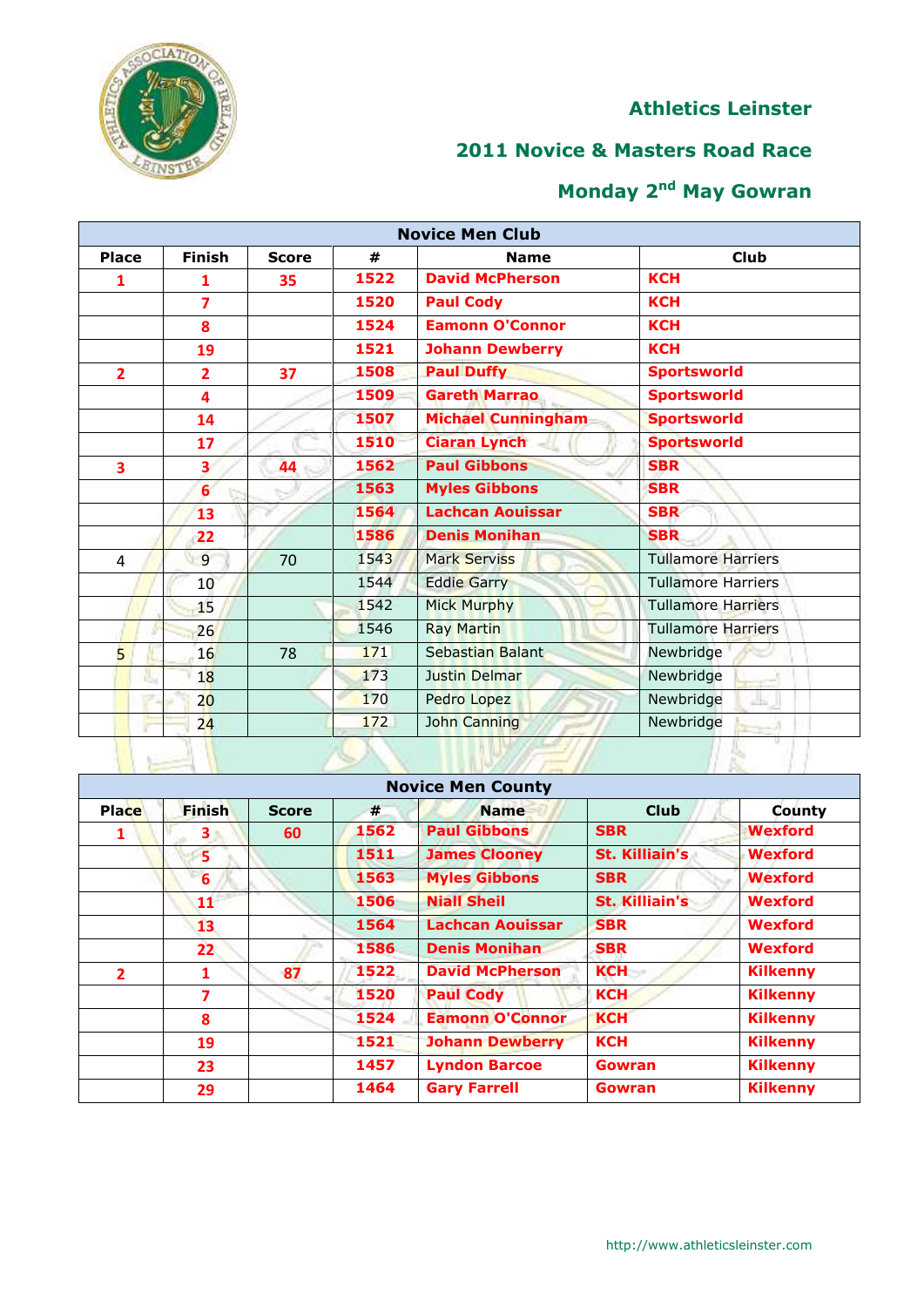

### **Novice & Masters Road Race**

| <b>Place</b> | <b>Finish</b> | <b>Score</b> | #    | <b>Name</b>            | <b>Club</b>      | County        |
|--------------|---------------|--------------|------|------------------------|------------------|---------------|
| 3            | 9             | 119          | 1543 | <b>Mark Serviss</b>    | <b>Tullamore</b> | <b>Offaly</b> |
|              | 10            |              | 1544 | <b>Eddie Garry</b>     | <b>Tullamore</b> | <b>Offaly</b> |
|              | 15            |              | 1542 | <b>Mick Murphy</b>     | <b>Tullamore</b> | <b>Offaly</b> |
|              | 26            |              | 1546 | <b>Ray Martin</b>      | <b>Tullamore</b> | <b>Offaly</b> |
|              | 28            |              | 1545 | <b>Ger Lynam</b>       | <b>Tullamore</b> | <b>Offaly</b> |
|              | 31            |              | 1547 | <b>Padraig Sweeney</b> | <b>Tullamore</b> | <b>Offaly</b> |

| <b>Master Men Overall</b> |            |                     |                           |                 |                 |             |  |  |
|---------------------------|------------|---------------------|---------------------------|-----------------|-----------------|-------------|--|--|
| <b>Position</b>           | $\pmb{\#}$ | <b>Name</b>         | <b>Club</b>               | <b>Category</b> | <b>County</b>   | <b>Time</b> |  |  |
| 1                         | 1587       | <b>Colm Burke</b>   | <b>St. Abban's</b>        | $M2 + 45$       | <b>Laois</b>    | 19:31       |  |  |
| $\overline{2}$            | 1556       | <b>Mick Byrne</b>   | <b>Sli Cualann</b>        | $M3 + 50$       | <b>Wicklow</b>  | 20:19       |  |  |
| $\overline{\mathbf{3}}$   | 1576       | <b>Noel Marum</b>   | <b>North Laois</b>        | $M1 + 40$       | <b>Laois</b>    | 20:37       |  |  |
| $\overline{4}$            | 1504       | Paul Deegan         | Gowran                    | $M1 + 40$       | Kilkenny        | 20:45       |  |  |
| 5                         | 1578       | Simon O'Dwyer       | Gowran                    | $M1 + 40$       | <b>Kilkenny</b> | 20:50       |  |  |
| $6 \overline{}$           | 1555       | Mick Finnin         | Sli Cualann               | $M1 + 40$       | Wicklow         | 20:52       |  |  |
| $\overline{7}$            | 1584       | <b>Tony Rielly</b>  | <b>North Laois</b>        | $M1 + 40$       | Laois           | 20:56       |  |  |
| $\overline{8}$            | 1565       | <b>Ger Moloney</b>  | St. Paul's                | $M3 + 50$       | Wexford         | 20:57       |  |  |
| $\overline{8}$            | 1583       | Martin McDonald     | <b>North Laois</b>        | $M3 + 50$       | Laois           | 20:57       |  |  |
| 10                        | 1512       | Edwin Keville       | Rathfarnham               | $M2 + 45$       | <b>Dublin</b>   | 21:01       |  |  |
| 11                        | 1575       | Jimmy McCormack     | <b>North Laois</b>        | $M1 + 40$       | Laois           | 21:03       |  |  |
| 12                        | 1553       | Sean Dunne          | Sli Cualann               | $M2 + 45$       | Wicklow         | 21:37       |  |  |
| 13                        | 1582       | Colm McEvoy         | St. Abban's               | $M1 + 40$       | Laois           | 21:38       |  |  |
| 14                        | 1585       | PJ Carroll          | <b>North Laois</b>        | $M2 + 45$       | Laois           | 21:52       |  |  |
| 15                        | 1571       | John Bowen          | Kilcoole                  | $M2 + 45$       | <b>Wicklow</b>  | 21:56       |  |  |
| 16                        | 1557       | Martin Franes       | Sli Cualann               | $M3 + 50$       | Wicklow         | 22:00       |  |  |
| 17                        | 1513       | John Farrelly       | Rathfarnham               | $M2 + 45$       | <b>Dublin</b>   | 22:02       |  |  |
| 18                        | 1561       | Liam Keogh          | Sli Cualann               | $M1 + 40$       | Wicklow         | 22:05       |  |  |
| 19                        | 1518       | John McCabe         | Rathfarnham               | $M3 + 50$       | <b>Dublin</b>   | 22:08       |  |  |
| 20                        | 1554       | <b>Ben Mooney</b>   | Sli Cualann               | $M2 + 45$       | Wicklow         | 22:09       |  |  |
| 21                        | 1519       | <b>Tommy Bishop</b> | Rathfarnham               | $M3 + 50$       | Dublin          | 22:13       |  |  |
| 22                        | 1577       | Connie Conroy       | <b>North Laois</b>        | $M2 + 45$       | Laois           | 22:17       |  |  |
| 23                        | 1514       | Owen McLoughlin     | Rathfarnham               | $M2 + 45$       | Dublin          | 22:18       |  |  |
| 24                        | 1552       | Dominic Horan       | Sli Cualann               | $M2 + 45$       | Wicklow         | 22:22       |  |  |
| 25                        | 1538       | Brendan Abbot       | <b>Tullamore Harriers</b> | $M1 + 40$       | Offaly          | 22:23       |  |  |
| 26                        | 1516       | Joe Casey           | Rathfarnham               | $M2 + 45$       | Dublin          | 22:31       |  |  |
| 27                        | 1531       | Patrick Bookle      | St. Joseph's              | $M1 + 40$       |                 | 22:32       |  |  |
| 28                        | 1566       | Eugene Doherty      | <b>SBR</b>                | $M_3 + 50$      |                 | 22:36       |  |  |
| 29                        | 1558       | <b>Bill Tyrell</b>  | Sli Cualann               | $M3 + 50$       | Wicklow         | 22:50       |  |  |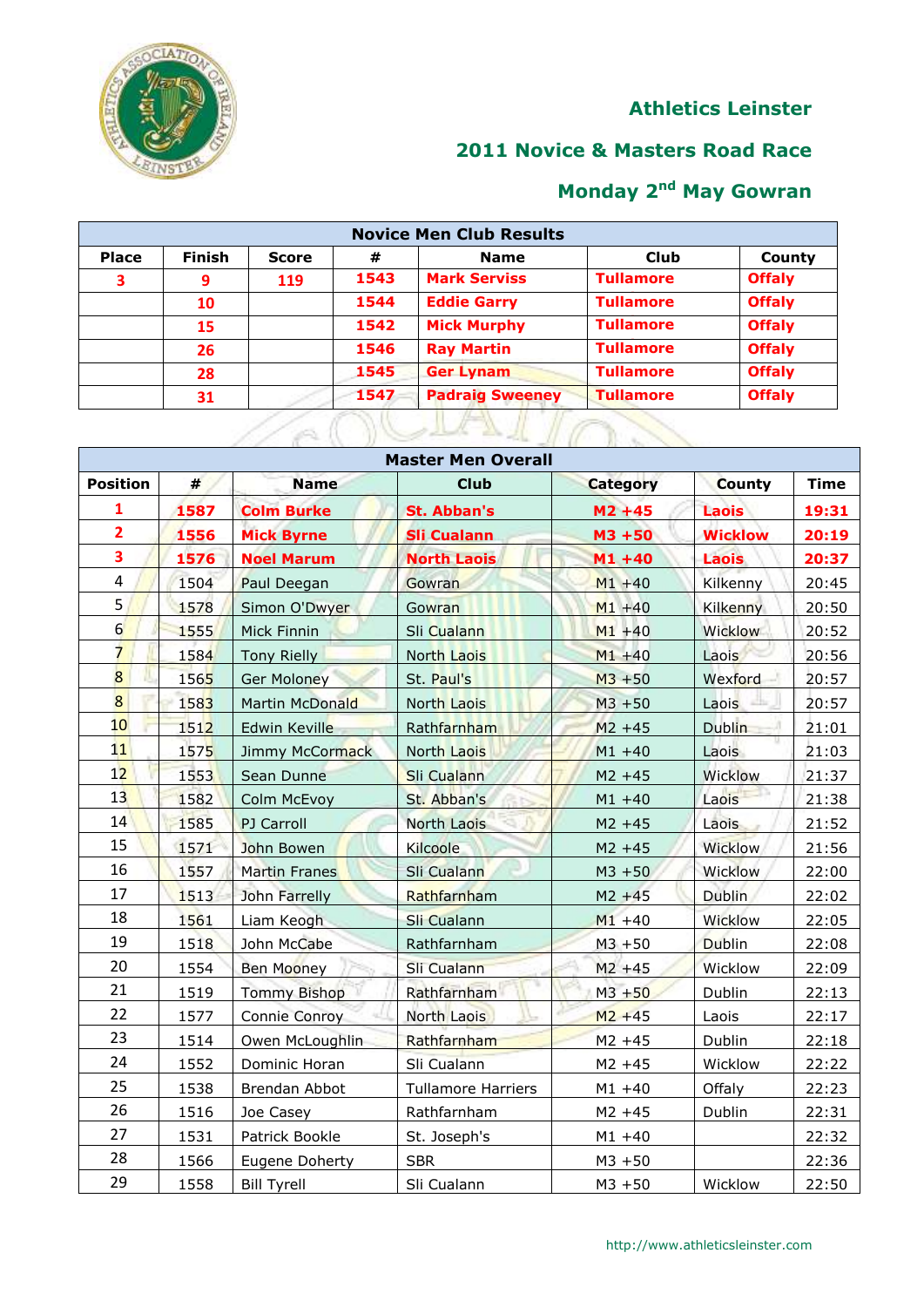

## **Novice & Masters Road Race**

|                 | <b>Master Men Overall</b> |                         |                           |           |                 |             |  |  |  |
|-----------------|---------------------------|-------------------------|---------------------------|-----------|-----------------|-------------|--|--|--|
| <b>Position</b> | #                         | <b>Name</b>             | <b>Club</b>               | Category  | County          | <b>Time</b> |  |  |  |
| 30              | 1525                      | Seamus Murphy           | <b>KCH</b>                | $M1 + 40$ | Kilkenny        | 22:56       |  |  |  |
| 31              | 1535                      | John Todd               | <b>Tullamore Harriers</b> | $M5 + 60$ | Offaly          | 22:59       |  |  |  |
| 32              | 1539                      | John O'Connoll          | <b>Tullamore Harriers</b> | $M1 + 40$ | Offaly          | 23:09       |  |  |  |
| 33              | 1526                      | Colm Murray             | <b>KCH</b>                | $M1 + 40$ | <b>Kilkenny</b> | 23:12       |  |  |  |
| 34              | 1517                      | John McHugh             | Rathfarnham               | $M3 + 50$ | Dublin          | 23:23       |  |  |  |
| 35              | 1570                      | Ronan King              | Sli Cualann               | $M1 + 40$ | Wicklow         | 23:26       |  |  |  |
| 36              | 1573                      | Dorel Picovici          | St. Abban's               | $M1 + 40$ | Laois           | 23:33       |  |  |  |
| 37              | 1515                      | Derek Bain              | Rathfarnham               | $M2 + 45$ | <b>Dublin</b>   | 23:44       |  |  |  |
| 38              | 1458                      | <b>Muiris Bric</b>      | Gowran                    | $M2 + 45$ | Kilkenny        | 23:56       |  |  |  |
| 39              | 1462                      | David Meehan            | Tallaght                  | $M1 + 40$ | <b>Dublin</b>   | 24:01       |  |  |  |
| 40              | 1560                      | <b>Tony Gartland</b>    | Sli Cualann               | $M2 + 45$ | <b>Wicklow</b>  | 24:04       |  |  |  |
| 41              | 1581                      | <b>Francis Flwmming</b> | St. Abban's               | $M4 + 55$ | Laois           | 24:08       |  |  |  |
| 42              | 1460                      | <b>Bill Murphy</b>      | Tallaght                  | $M2 + 45$ | <b>Dublin</b>   | 24:09       |  |  |  |
| 43              | 1537                      | <b>Adrian Martin</b>    | <b>Tullamore Harriers</b> | $M1 + 40$ | <b>Offaly</b>   | 24:10       |  |  |  |
| 44              | 1463                      | Viv O'Hanlon            | Tallaght                  | $M5 + 60$ | <b>Dublin</b>   | 24:17       |  |  |  |
| 45              | 1540                      | Fran Mollen             | <b>Tullamore Harriers</b> | $M1 + 40$ | <b>Offaly</b>   | 24:37       |  |  |  |
| 46              | 1502                      | Denis Cormac            | Gowran                    | $M2 + 45$ | Kilkenny        | 24:41       |  |  |  |
| 47              | 1534                      | Joe Wrafter             | <b>Tullamore Harriers</b> | $M3 + 50$ | Offaly          | 24:47       |  |  |  |
| 48              | 1459                      | Karl Garaghy            | Tallaght                  | $M2 + 45$ | <b>Dublin</b>   | 24:50       |  |  |  |
| 49              | 1527                      | Seamus Nugent           | <b>KCH</b>                | $M1 + 40$ | Kilkenny        | 25:08       |  |  |  |
| 50              | 1503                      | Mick Welsh              | Gowran                    | $M4 + 55$ |                 | 25:24       |  |  |  |
| 51              | 1567                      | Colm Stafford           | <b>United Striders</b>    | $M2 + 45$ |                 | 25:30       |  |  |  |
| 52              | 1532                      | Paul Brady              | <b>SLOT</b>               | $M2 + 45$ |                 | 25:56       |  |  |  |
| 53              | 1536                      | <b>Brendan Kennedy</b>  | <b>Tullamore Harriers</b> | $M3 + 50$ | Offaly          | 28:14       |  |  |  |
| 54              | 1541                      | Zarchie McCormack       | <b>Tullamore Harriers</b> | $M1 + 40$ | Offaly          | 28:18       |  |  |  |
| 55              | 1533                      | Jim Lanigan             | <b>Tullamore Harriers</b> | $M6 + 65$ | Offaly          | 30:44       |  |  |  |
| 56              | 1501                      | <b>Gerard Fogarty</b>   | Gowran                    | $M3 + 50$ |                 | 31:23       |  |  |  |
| 57              | 1530                      | <b>Billy Harper</b>     | <b>SBR</b>                | $M6 + 65$ | Wexford         | 31:44       |  |  |  |
| 58              | 1572                      | Michael Hogan           | Gowran                    | $M5 + 60$ |                 | 32:41       |  |  |  |
|                 |                           |                         |                           |           |                 |             |  |  |  |

|                | <b>Master Men 040</b> |                      |                    |           |                 |             |  |  |  |
|----------------|-----------------------|----------------------|--------------------|-----------|-----------------|-------------|--|--|--|
| <b>Place</b>   | #                     | <b>Name</b>          | <b>Club</b>        | Category  | <b>County</b>   | <b>Time</b> |  |  |  |
|                | 1576                  | <b>Noel Marum</b>    | <b>North Laois</b> | $M1 + 40$ | <b>Laois</b>    | 20:37       |  |  |  |
| $\overline{2}$ | 1504                  | <b>Paul Deegan</b>   | Gowran             | $M1 + 40$ | <b>Kilkenny</b> | 20:45       |  |  |  |
| 3              | 1578                  | <b>Simon O'Dwyer</b> | Gowran             | $M1 + 40$ | <b>Kilkenny</b> | 20:50       |  |  |  |
| 4              | 1555                  | Mick Finnin          | Sli Cualann        | $M1 + 40$ | Wicklow         | 20:52       |  |  |  |
| 5              | 1584                  | <b>Tony Rielly</b>   | North Laois        | $M1 + 40$ | Laois           | 20:56       |  |  |  |
| 6              | 1575                  | Jimmy McCormack      | North Laois        | $M1 + 40$ | Laois           | 21:03       |  |  |  |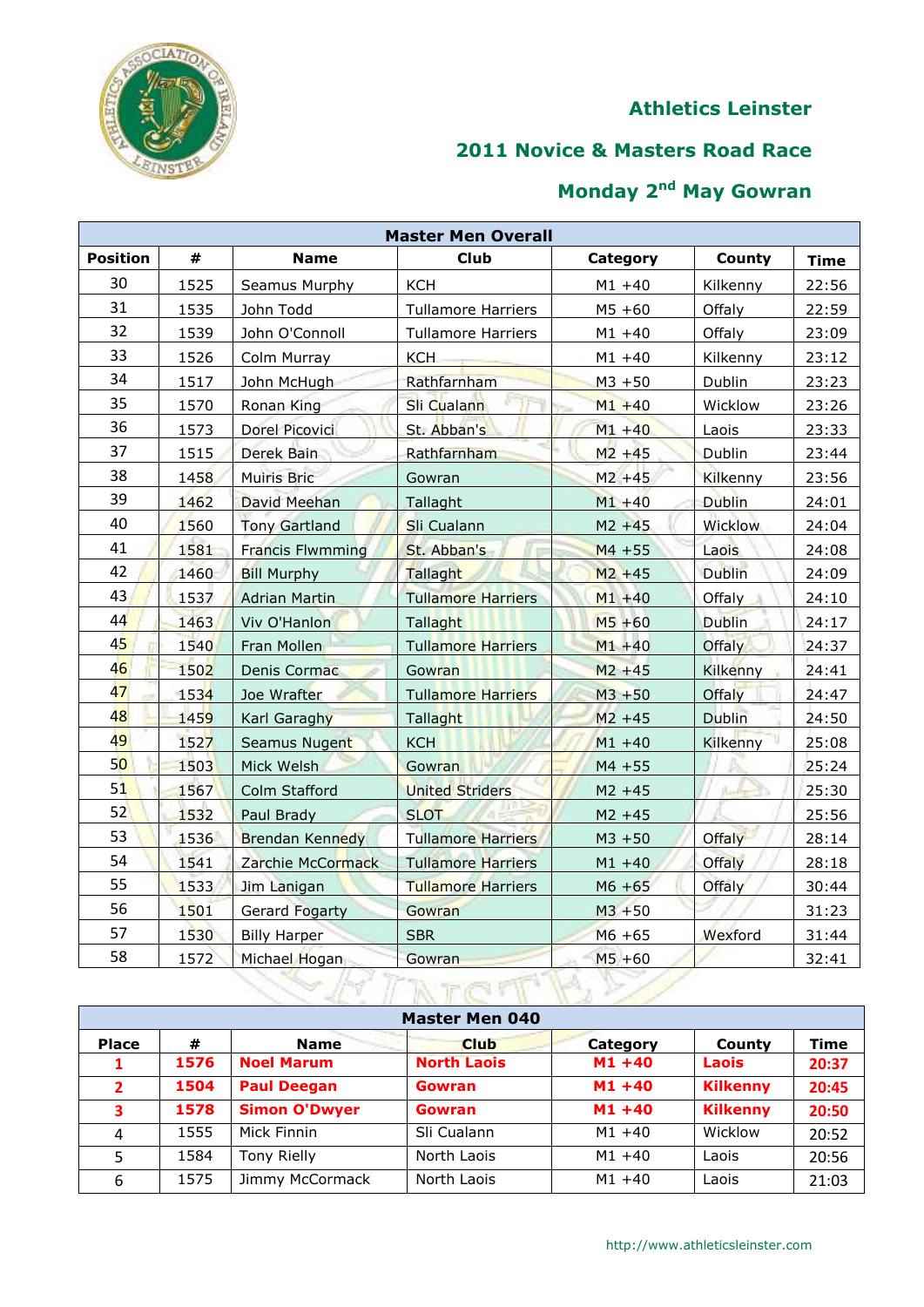

## **Novice & Masters Road Race**

| <b>Master Men 040</b> |      |                         |                    |           |                |             |  |  |
|-----------------------|------|-------------------------|--------------------|-----------|----------------|-------------|--|--|
| <b>Place</b>          | #    | <b>Name</b>             | <b>Club</b>        | Category  | County         | <b>Time</b> |  |  |
| $\overline{7}$        | 1582 | Colm McEvoy             | St. Abban's        | $M1 + 40$ | Laois          | 21:38       |  |  |
| 8                     | 1561 | Liam Keogh              | Sli Cualann        | $M1 + 40$ | Wicklow        | 22:05       |  |  |
| 9                     | 1538 | <b>Brendan Abbott</b>   | Tullamore          | $M1 + 40$ | Offaly         | 22:23       |  |  |
| 10                    | 1531 | Patrick Bookle          | St. Joseph's       | $M1 + 40$ | Kilkenny       | 22:32       |  |  |
| 11                    | 1525 | Seamus Murphy           | <b>KCH</b>         | $M1 + 40$ | Kilkenny       | 22:56       |  |  |
| 12                    | 1539 | John O'Connell          | Tullamore          | $M1 + 40$ | Offaly         | 23:09       |  |  |
| 13                    | 1526 | Colm Murray             | <b>KCH</b>         | $M1 + 40$ | Kilkenny       | 23:12       |  |  |
| 14                    | 1570 | Ronan King              | Sli Cualann        | $M1 + 40$ | Wicklow        | 23:26       |  |  |
| 15                    | 1573 | <b>Dorel Picovici</b>   | St. Abban's        | $M1 + 40$ | Laois          | 23:33       |  |  |
| 16                    | 1462 | David Meehan            | Tallaght           | $M1 + 40$ | <b>Dublin</b>  | 24:01       |  |  |
| 17                    | 1537 | <b>Adrian Martin</b>    | Tullamore          | $M1 + 40$ | Offaly         | 24:10       |  |  |
| 18                    | 1540 | <b>Fran Mollen</b>      | Tullamore          | $M1 + 40$ | Offaly         | 24:37       |  |  |
| 19                    | 1534 | Joe Wrafter             | Tullamore          | $M1 + 40$ | Offaly         | 24:47       |  |  |
| 20                    | 1527 | Seamus Nugent           | <b>KCH</b>         | $M1 + 40$ | Kilkenny       | 25:08       |  |  |
| 21                    | 1541 | <b>Archie McCormack</b> | Tullamore          | $M1 + 40$ | <b>Offaly</b>  | 28:18       |  |  |
| 22                    | 1576 | <b>Noel Marum</b>       | <b>North Laois</b> | $M1 + 40$ | Laois          | 20:37       |  |  |
| 2 <sub>3</sub>        | 1504 | Paul Deegan             | Gowran             | $M1 + 40$ | Kilkenny       | 20:45       |  |  |
| 24                    | 1578 | Simon O'Dwyer           | Gowran             | $M1 + 40$ | Kilkenny       | 20:50       |  |  |
| 25                    | 1555 | Mick Finnin             | Sli Cualann        | $M1 + 40$ | <b>Wicklow</b> | 20:52       |  |  |
| 26                    | 1584 | <b>Tony Rielly</b>      | <b>North Laois</b> | $M1 + 40$ | Laois          | 20:56       |  |  |
| 27                    | 1575 | Jimmy McCormack         | <b>North Laois</b> | $M1 + 40$ | Laois          | 21:03       |  |  |
| 28                    | 1582 | Colm McEvoy             | St. Abban's        | $M1 + 40$ | Laois          | 21:38       |  |  |
| 29                    | 1561 | Liam Keogh              | Sli Cualann        | $M1 + 40$ | Wicklow        | 22:05       |  |  |
| 30 <sup>°</sup>       | 1538 | Brendan Abbott          | Tullamore          | $M1 + 40$ | Offaly         | 22:23       |  |  |
|                       |      |                         |                    |           |                |             |  |  |

|                | <b>Master Men 045</b> |                      |                    |           |                |             |  |  |  |
|----------------|-----------------------|----------------------|--------------------|-----------|----------------|-------------|--|--|--|
| <b>Place</b>   | #                     | <b>Name</b>          | <b>Club</b>        | Category  | <b>County</b>  | <b>Time</b> |  |  |  |
|                | 1587                  | <b>Colm Burke</b>    | St. Abban's        | $M2 + 45$ | Laois          | 19:31       |  |  |  |
| $\overline{2}$ | 1512                  | <b>Edwin Keville</b> | <b>Rathfarnham</b> | $M2 + 45$ | <b>Dublin</b>  | 21:01       |  |  |  |
| 3              | 1553                  | <b>Sean Dunne</b>    | <b>Sli Cualann</b> | $M2 + 45$ | <b>Wicklow</b> | 21:37       |  |  |  |
| 4              | 1585                  | PJ Carroll           | North Laois        | $M2 + 45$ | Laois          | 21:52       |  |  |  |
| 5              | 1571                  | John Bowen           | Kilcoole           | $M2 + 45$ | Wicklow        | 21:56       |  |  |  |
| 6              | 1513                  | John Farrelly        | Rathfarnham        | $M2 + 45$ | <b>Dublin</b>  | 22:02       |  |  |  |
| $\overline{7}$ | 1554                  | Ben Mooney           | Sli Cualann        | $M2 + 45$ | Wicklow        | 22:09       |  |  |  |
| 8              | 1577                  | Connie Conroy        | North Laois        | $M2 + 45$ | Laois          | 22:17       |  |  |  |
| 9              | 1514                  | Owen McLoughlin      | Rathfarnham        | $M2 + 45$ | <b>Dublin</b>  | 22:18       |  |  |  |
| 10             | 1552                  | Dominic Horan        | Sli Cualann        | $M2 + 45$ | Wicklow        | 22:22       |  |  |  |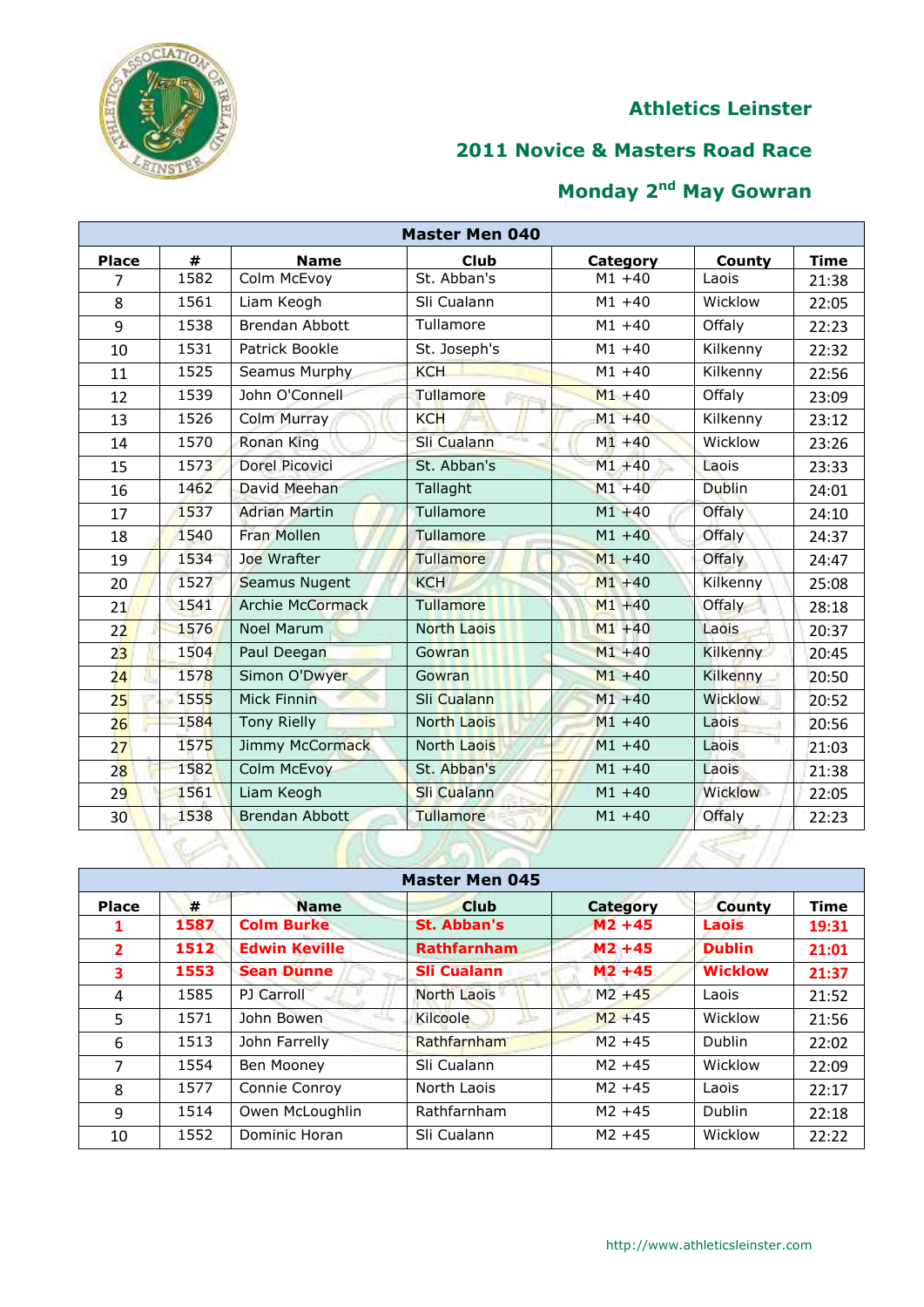# CIAT<sub>7</sub>

## **Athletics Leinster**

## **Novice & Masters Road Race**

# **Monday 2nd May Gowran**

|              | <b>Master Men 045</b> |                    |                 |           |               |             |  |  |  |
|--------------|-----------------------|--------------------|-----------------|-----------|---------------|-------------|--|--|--|
| <b>Place</b> | #                     | <b>Name</b>        | Club            | Category  | County        | <b>Time</b> |  |  |  |
| 11           | 1516                  | Joe Casey          | Rathfarnham     | $M2 + 45$ | <b>Dublin</b> | 22:31       |  |  |  |
| 12           | 1515                  | Derek Bain         | Rathfarnham     | $M2 + 45$ | Dublin        | 23:44       |  |  |  |
| 13           | 1458                  | Muiris Bric        | Gowran          | $M2 + 45$ | Kilkenny      | 23:56       |  |  |  |
| 14           | 1560                  | Tony Gartland      | Sli Cualann     | $M2 + 45$ | Wicklow       | 24:04       |  |  |  |
| 15           | 1460                  | <b>Bill Murphy</b> | Tallaght        | $M2 + 45$ | Dublin        | 24:09       |  |  |  |
| 16           | 1502                  | Denis Cormac       | <b>Gowran</b>   | $M2 + 45$ | Kilkenny      | 24:41       |  |  |  |
| 17           | 1459                  | Karl Garaghy       | <b>Tallaght</b> | $M2 + 45$ | Dublin        | 24:40       |  |  |  |
|              | <b>1944</b>           |                    |                 |           |               |             |  |  |  |

|                 |           |                                  | <b>Master Men 050</b>      |                    |                          |                      |
|-----------------|-----------|----------------------------------|----------------------------|--------------------|--------------------------|----------------------|
| <b>Place</b>    | #<br>1556 | <b>Name</b><br><b>Mick Byrne</b> | Club<br><b>Sli Cualann</b> | Category<br>M3 +50 | County<br><b>Wicklow</b> | <b>Time</b><br>20:19 |
| $\overline{2}$  | 1565      | <b>Ger Moloney</b>               | <b>St. Paul's</b>          | M3 +50             | <b>Wexford</b>           | 20:57                |
| 3               | 1583      | <b>Martin McDonald</b>           | <b>North Laois</b>         | $M3 + 50$          | <b>Laois</b>             | 20:57                |
| $\overline{4}$  | 1557      | <b>Martin Franes</b>             | Sli Cualann                | $M3 + 50$          | <b>Wicklow</b>           | 22:00                |
| 5 <sup>1</sup>  | 1518      | John McCabe                      | Rathfarnham                | $M3 + 50$          | <b>Dublin</b>            | 22:08                |
| 6               | 1519      | <b>Tommy Bishop</b>              | Rathfarnham                | $M3 + 50$          | <b>Dublin</b>            | 22:13                |
| 7               | 1566      | Eugene Doherty                   | <b>SBR</b>                 | $M3 + 50$          | Wexford                  | 22:36                |
| 8               | 1558      | <b>Bill Tyrell</b>               | Sli Cualann                | $M3 + 50$          | <b>Wicklow</b>           | 22:50                |
| 9               | 1517      | John McHugh                      | Rathfarnham                | $M3 + 50$          | Dublin                   | 23:23                |
| 10 <sup>°</sup> | 1536      | Brendan Kennedy                  | Tullamore                  | $M3 + 50$          | Offaly                   | 28:14                |
| 11              | 1501      | <b>Gerard Fogarty</b>            | <b>Gowran</b>              | $M3 + 50$          | Kilkenny                 | 31:23                |
|                 |           |                                  |                            |                    |                          |                      |

|              | <b>Master Men 055</b> |                        |               |                 |                 |       |  |  |  |  |
|--------------|-----------------------|------------------------|---------------|-----------------|-----------------|-------|--|--|--|--|
| <b>Place</b> | #                     | <b>Name</b>            | <b>Club</b>   | <b>Category</b> | <b>County</b>   | Time  |  |  |  |  |
|              | 1581                  | <b>Francis Fleming</b> | St. Abban's   | $M4 + 55$       | Laois           | 24:08 |  |  |  |  |
|              | 1503                  | <b>Mick Welsh</b>      | <b>Gowran</b> | M4 +55          | <b>Kilkenny</b> | 25:24 |  |  |  |  |

| <b>Master Men 055</b> |      |                      |                    |                 |                 |       |  |  |  |  |
|-----------------------|------|----------------------|--------------------|-----------------|-----------------|-------|--|--|--|--|
| <b>Place</b>          | #    | <b>Name</b>          | <b>Club</b>        | <b>Category</b> | County          | Time  |  |  |  |  |
|                       | 1535 | <b>John Todd</b>     | <b>Tullamore H</b> | $M5 + 60$       | <b>Offaly</b>   | 22:59 |  |  |  |  |
|                       | 1463 | <b>Viv O'Hanlon</b>  | <b>Tallaght</b>    | $M5 + 60$       | <b>Dublin</b>   | 24:17 |  |  |  |  |
| 3                     | 1572 | <b>Michael Hogan</b> | <b>Gowran</b>      | M5 +60          | <b>Kilkenny</b> | 32:41 |  |  |  |  |
| 4                     | 1533 | Jim Lanigan          | Tullamore H        | $M6 + 65$       | Offalv          | 30:44 |  |  |  |  |
| 5                     | 1530 | <b>Billy Harper</b>  | <b>SBR</b>         | $M6 + 65$       | Wexford         | 31:44 |  |  |  |  |

Ų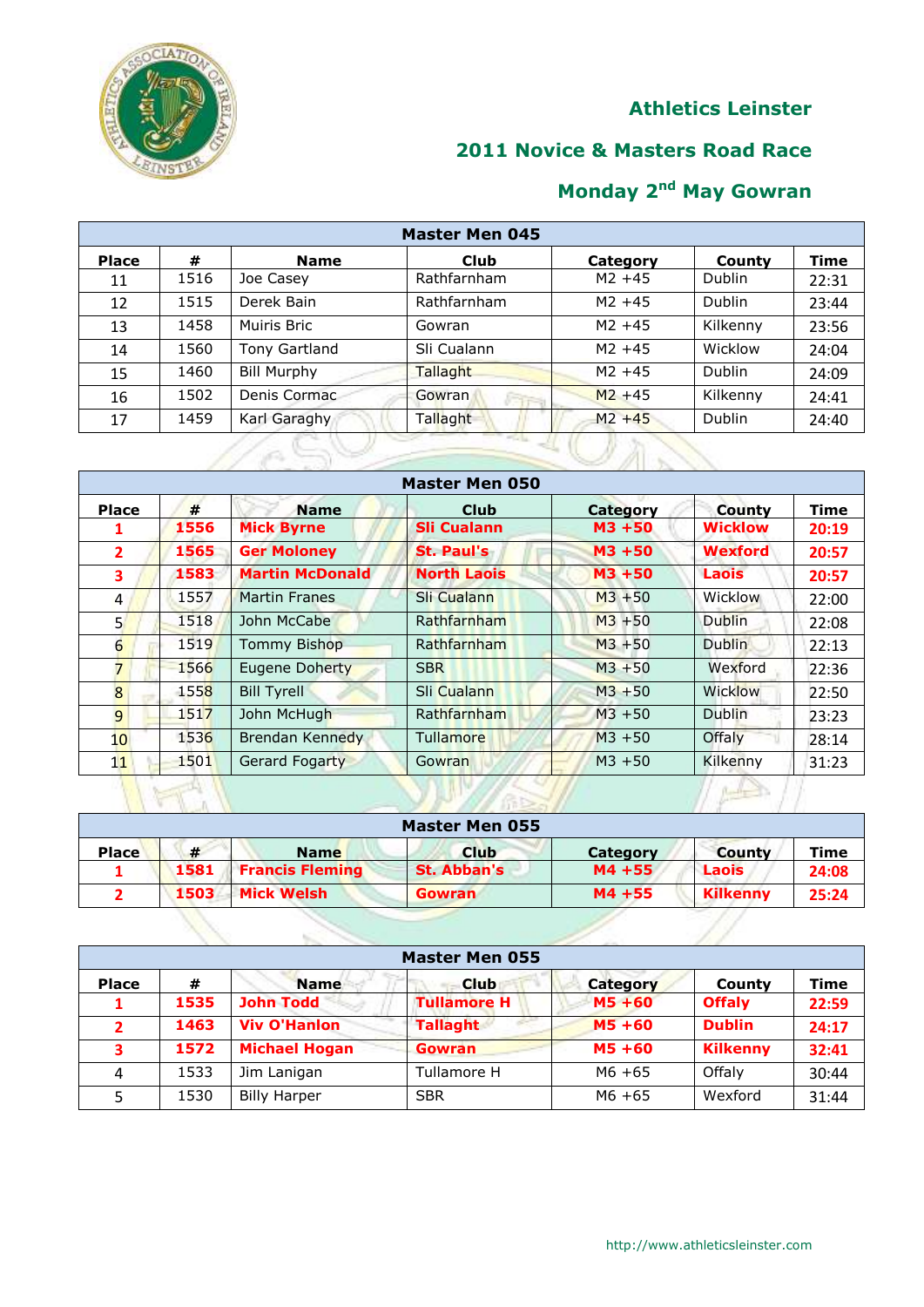

## **Novice & Masters Road Race**

| <b>Master Men 055</b> |      |                     |                    |          |                |       |  |  |
|-----------------------|------|---------------------|--------------------|----------|----------------|-------|--|--|
| <b>Place</b>          | #    | <b>Name</b>         | Club               | Category | County         | Time  |  |  |
|                       | 1533 | Jim Lanigan         | <b>Tullamore H</b> | M6 +65   | <b>Offalv</b>  | 30:44 |  |  |
|                       | 1530 | <b>Billy Harper</b> | <b>SBR</b>         | M6 +65   | <b>Wexford</b> | 31:44 |  |  |

|                |                         |              |      | <b>Master Men Club</b> |                           |           |  |  |  |  |  |
|----------------|-------------------------|--------------|------|------------------------|---------------------------|-----------|--|--|--|--|--|
| <b>Place</b>   | <b>Finish</b>           | <b>Score</b> | #    | <b>Name</b>            | <b>Club</b>               | Category  |  |  |  |  |  |
| $\overline{1}$ | 3                       | 30           | 1576 | <b>Noel Marum</b>      | <b>North Laois</b>        | $M1 + 40$ |  |  |  |  |  |
|                | $\overline{7}$          |              | 1584 | <b>Tony Rielly</b>     | <b>North Laois</b>        | $M1 + 40$ |  |  |  |  |  |
|                | 11                      |              | 1583 | <b>Martin McDonald</b> | <b>North Laois</b>        | $M1 + 40$ |  |  |  |  |  |
|                | 14                      |              | 1575 | <b>Jimmy McCromack</b> | <b>North Laois</b>        | $M2 + 45$ |  |  |  |  |  |
| $\overline{2}$ | $6\overline{6}$         | 56           | 1555 | <b>Mick Finnin</b>     | <b>Sli Cualann</b>        | $M1 + 40$ |  |  |  |  |  |
|                | 12                      |              | 1553 | <b>Sean Dunne</b>      | <b>Sli Cualann</b>        | $M2 + 45$ |  |  |  |  |  |
|                | 18                      |              | 1561 | <b>Liam Keogh</b>      | <b>Sli Cualann</b>        | $M1 + 40$ |  |  |  |  |  |
|                | 20                      |              | 1554 | <b>Ben Mooney</b>      | <b>Sli Cualann</b>        | $M2 + 45$ |  |  |  |  |  |
| 3              | $\overline{\mathbf{4}}$ | 74           | 1504 | <b>Paul Deegan</b>     | <b>Gowran</b>             | $M1 + 40$ |  |  |  |  |  |
|                | 5                       |              | 1578 | <b>Simon O'Dwyer</b>   | <b>Gowran</b>             | $M1 + 40$ |  |  |  |  |  |
|                | 27                      |              | 1531 | <b>Patrick Bookle</b>  | <b>St. Joseph's</b>       | $M1 + 40$ |  |  |  |  |  |
|                | 38                      |              | 1458 | <b>Muiris Bric</b>     | <b>Gowran</b>             | $M2 + 45$ |  |  |  |  |  |
| $\overline{4}$ | 10 <sup>1</sup>         | 76           | 1512 | <b>Edwin Keville</b>   | Rathfarnham               | $M2 + 45$ |  |  |  |  |  |
|                | 17                      |              | 1513 | <b>John Farrelly</b>   | Rathfarnham               | $M2 + 45$ |  |  |  |  |  |
|                | 23                      |              | 1514 | <b>Owen McLoughlin</b> | Rathfarnham               | $M2 + 45$ |  |  |  |  |  |
|                | 26                      |              | 1516 | <b>Joe Casey</b>       | Rathfarnham               | $M2 + 45$ |  |  |  |  |  |
| 5              | 25                      | 145          | 1538 | <b>Brendan Abbot</b>   | <b>Tullamore Harriers</b> | $M1 + 40$ |  |  |  |  |  |
|                | 32                      |              | 1539 | John O'Connoll         | <b>Tullamore Harriers</b> | $M1 + 40$ |  |  |  |  |  |
|                | 43                      |              | 1537 | <b>Adrian Martin</b>   | <b>Tullamore Harriers</b> | $M1 + 40$ |  |  |  |  |  |
|                | 45                      |              | 1540 | <b>Fran Mollen</b>     | <b>Tullamore Harriers</b> | $M1 + 40$ |  |  |  |  |  |
| 6              | 39                      | 173          | 1462 | David Meehan           | Tallaght                  | $M1 + 40$ |  |  |  |  |  |
|                | 42                      |              | 1460 | <b>Bill Murphy</b>     | Tallaght                  | $M2 + 45$ |  |  |  |  |  |
|                | 44                      |              | 1463 | <b>Viv O'Hanlon</b>    | Tallaght                  | $M5 + 60$ |  |  |  |  |  |
|                | 48                      |              | 1459 | Karl Garaghy           | Tallaght                  | $M2 + 45$ |  |  |  |  |  |

| Master Men Club 050 (3 Scorers) |               |              |      |                      |                    |           |  |  |
|---------------------------------|---------------|--------------|------|----------------------|--------------------|-----------|--|--|
| <b>Place</b>                    | <b>Finish</b> | <b>Score</b> | #    | <b>Name</b>          | Club               | Category  |  |  |
|                                 |               | 47           | 1556 | <b>Mick Byrne</b>    | <b>Sli Cualann</b> | $M3 + 50$ |  |  |
|                                 | 16            |              | 1557 | <b>Martin Franes</b> | <b>Sli Cualann</b> | $M3 + 50$ |  |  |
|                                 | 29            |              | 1558 | <b>Bill Tyrell</b>   | <b>Sli Cualann</b> | $M3 + 50$ |  |  |
| $\mathbf{2}$                    | 19            | 74           | 1518 | <b>John McCabe</b>   | <b>Rathfarnham</b> | $M3 + 50$ |  |  |
|                                 | 21            |              | 1519 | <b>Tommy Bishop</b>  | <b>Rathfarnham</b> | $M3 + 50$ |  |  |
|                                 | 34            |              | 1517 | <b>John McHugh</b>   | <b>Rathfarnham</b> | $M3 + 50$ |  |  |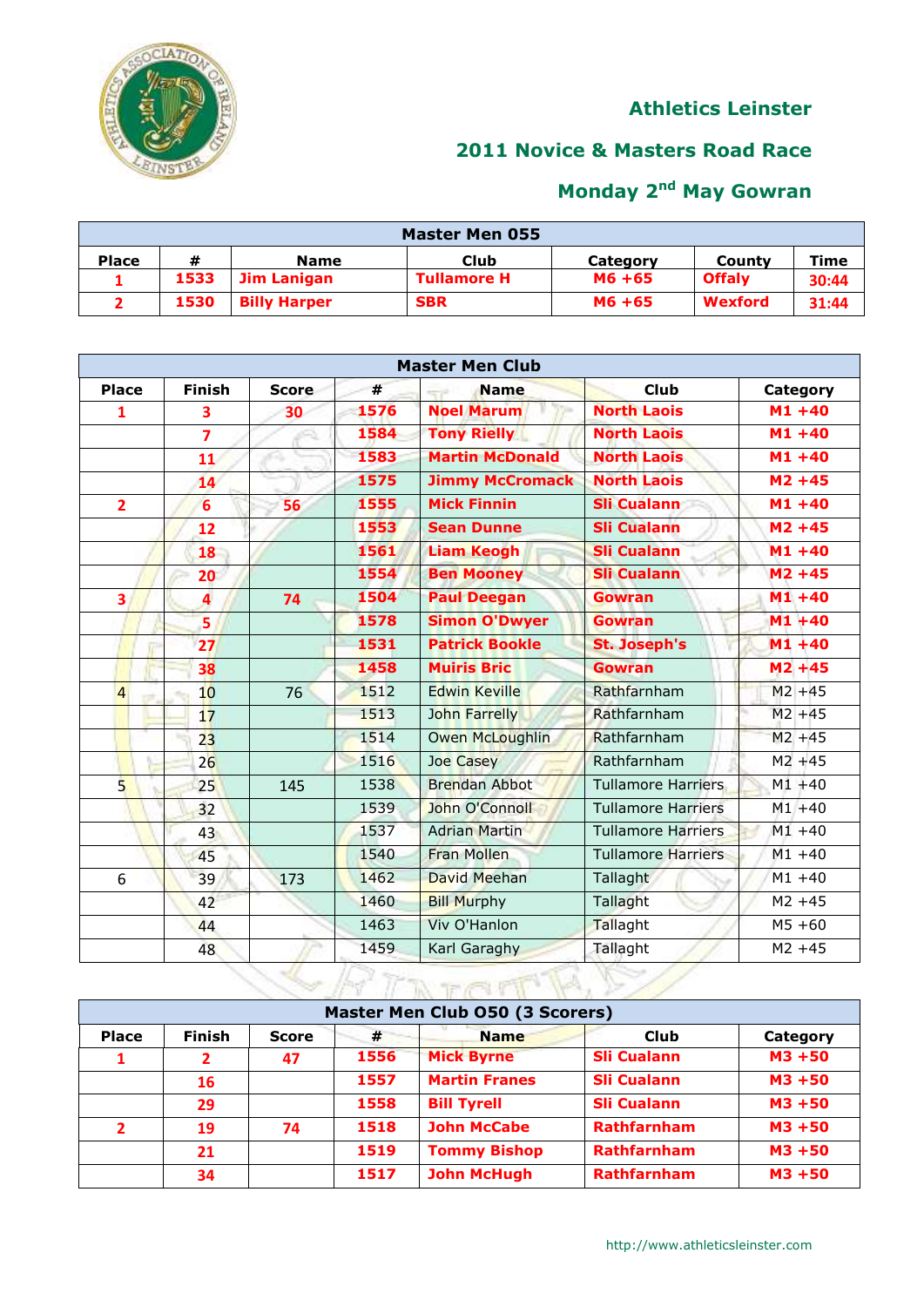

### **2011 Novice & Masters Road Race**

| Master Men Club 050 (3 Scorers) |        |       |      |                        |                  |           |  |
|---------------------------------|--------|-------|------|------------------------|------------------|-----------|--|
| <b>Place</b>                    | Finish | Score | #    | <b>Name</b>            | <b>Club</b>      | Category  |  |
| 3                               | 31     | 131   | 1535 | <b>John Todd</b>       | <b>Tullamore</b> | $MS + 60$ |  |
|                                 | 47     |       | 1534 | <b>Joe Wrafter</b>     | <b>Tullamore</b> | $M3 + 50$ |  |
|                                 | 53     |       | 1536 | <b>Brendan Kennedy</b> | <b>Tullamore</b> | $M3 + 50$ |  |
| 4                               | 50     | 164   | 1503 | Mick Welsh             | Gowran           | $M4 + 55$ |  |
|                                 | 56     |       | 1501 | <b>Gerard Fogarty</b>  | Gowran           | $M3 + 50$ |  |
|                                 | 58     |       | 1572 | Michael Hogan          | Gowran           | $M5 + 60$ |  |
|                                 |        | Ä     |      |                        |                  |           |  |

|              |                         |              |      | <b>Master Men County</b> |                           |           |
|--------------|-------------------------|--------------|------|--------------------------|---------------------------|-----------|
| <b>Place</b> | <b>Finish</b>           | <b>Score</b> | #    | <b>Name</b>              | <b>Club</b>               | Category  |
|              |                         |              |      | <b>LAOIS</b>             |                           |           |
| $\mathbf{1}$ | 1                       | 20           | 1587 | <b>Colm Burke</b>        | <b>St. Abban's</b>        | $M2 + 45$ |
|              | $\overline{\mathbf{3}}$ |              | 1576 | <b>Noel Marum</b>        | <b>North Laois</b>        | $M1 + 40$ |
|              | $\overline{7}$          |              | 1584 | <b>Tony Rielly</b>       | <b>North Laois</b>        | $M1 + 40$ |
|              | $\overline{9}$          |              | 1583 | <b>Martin McDonald</b>   | <b>North Laois</b>        | $M3 + 50$ |
|              |                         |              |      | <b>WICKLOW</b>           |                           |           |
| 2            | $\overline{2}$          | 35           | 1556 | <b>Mick Byrne</b>        | <b>Sli Cualann</b>        | $M3 + 50$ |
|              | $\overline{6}$          |              | 1555 | <b>Mick Finnin</b>       | <b>Sli Cualann</b>        | $M1 + 40$ |
|              | 12                      |              | 1553 | <b>Sean Dunne</b>        | <b>Sli Cualann</b>        | $M2 + 45$ |
|              | 15                      |              | 1571 | <b>John Bowen</b>        | <b>Kilcoole</b>           | $M2 + 45$ |
|              |                         |              |      | <b>KILKENNY</b>          |                           | ٦I        |
| 3            | $\overline{\mathbf{4}}$ | 66           | 1504 | <b>Paul Deegan</b>       | <b>Gowran</b>             | $M1 + 40$ |
|              | 5                       |              | 1578 | <b>Simon O'Dwyer</b>     | <b>Gowran</b>             | $M1 + 40$ |
|              | 27                      |              | 1531 | <b>Patrick Bookle</b>    | <b>St. Joseph's</b>       | $M1+40$   |
|              | 30                      |              | 1525 | <b>Seamus Murphy</b>     | <b>KCH</b>                | $M1 + 40$ |
|              |                         |              |      | <b>DUBLIN</b>            |                           |           |
| 4            | 10                      | 76           | 1512 | <b>Edwin Keville</b>     | Rathfarnham               | $M2 + 45$ |
|              | 17                      |              | 1513 | <b>John Farrelly</b>     | Rathfarnham               | $M2 + 45$ |
|              | 19                      |              | 1518 | John McCabe              | Rathfarnham               | $M3 + 50$ |
|              | 21                      |              | 1519 | <b>Tommy Bishop</b>      | Rathfarnham               | $M3 + 50$ |
|              |                         |              |      | <b>OFFALY</b>            |                           |           |
| 5            | 25                      | 145          | 1538 | <b>Brendan Abbot</b>     | <b>Tullamore Harriers</b> | $M1 + 40$ |
|              | 31                      |              | 1535 | John Todd<br>ᄔ           | <b>Tullamore Harriers</b> | $M5 + 60$ |
|              | 32                      |              | 1539 | John O'Connoll           | <b>Tullamore Harriers</b> | $M1 + 40$ |
|              | 43                      |              | 1537 | <b>Adrian Martin</b>     | <b>Tullamore Harriers</b> | $M1 + 40$ |